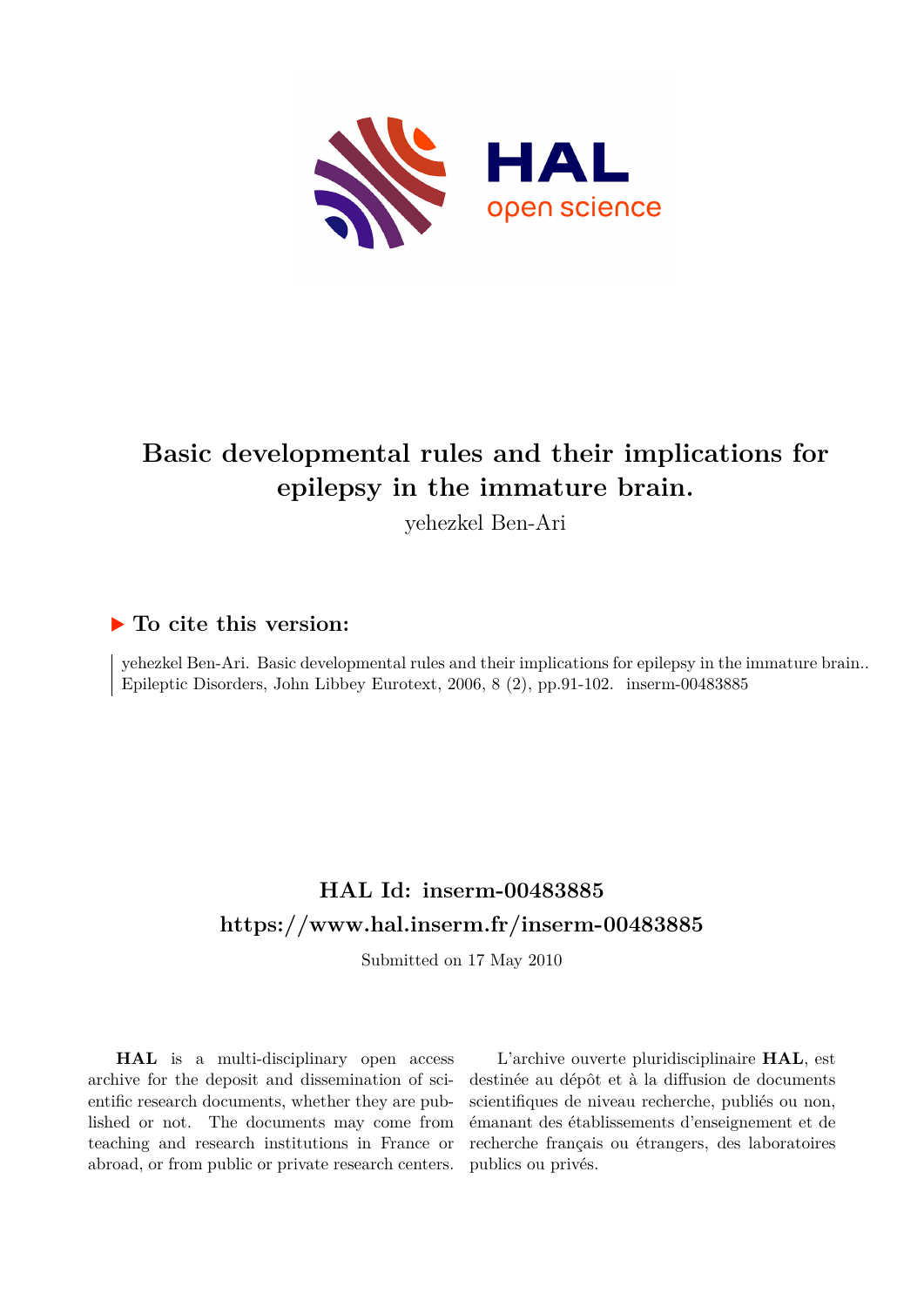## **Special article**

*Epileptic Disord 2006; 8 (2): 91-102*

# **Basic developmental rules and their implications for epilepsy in the immature brain**

#### Yehezkel Ben-Ari

INMED/INSERM, Parc Scientifique de Luminy, Marseille, France Plenary lecture given at the  $26<sup>th</sup>$  International Epilepsy Congress – Paris 2005

**ABSTRACT** – The construction of the human brain with its 10<sup>15</sup> synapses follows a set of complex developmentally and environmentally regulated steps. A series of sequences have been described that are instrumental, in the sense that a failure of any one of them leads to dramatic, life-long consequences. Hence the importance of determining the sequential maturation of neurons, synapses and cortical maps. It is also important to determine how networkdriven events become installed, as neuronal activity intervenes in all of these steps and modulates, for better or worse, the outcome. A fundamental consequence of these sequential events is that any disruption will have very different consequences depending on when it occurs, indeed, "when is as important as what". An obvious aspect of these general features is related to seizures. In fact, the developing brain has both a higher incidence of seizures in human and animal models, and experiences seizures that can produce long-lasting consequences that are also stage-dependent.

This seminar and the series of slides presented are an introduction to these issues, summing up several studies made notably by INMED researchers during the last two decades (http://www.inmednet.com). It concentrates on four basic developmental rules: i) the generation by very immature neurons, of very large currents mediated by the activation of receptors in neurons that bear no synapses. This is due to the release of GABA that diffuses to distal sites and acts as a paracrine factor; ii) the excitatory/inhibitory shift of the actions of GABA during development because of a progressive reduction in the intracellular chloride concentration; iii) the sequential formation of GABAergic synapses and networks before glutamatergic ones, implying that, at an early stage, all the excitatory drive will be GABAergic; iv) the presence, at an early stage, of a unique, primitive pattern in all developing structures, this pattern disappears when most GABAergic synapses have shifted to their adult configuration- .Several consequences of these sequences are described including: i) a control of neuronal migration by GABA-acting drugs, and the possibility that migration disorders are also generated by environmental factors that include the effects of GABA-acting agents; ii) If GABA excites immature neurons and inhibits adult one, then GABA-acting agents will also produce different effects on the mother and the embryo; iii) early brain oscillations are generated by the periphery and propagate centrally – notably to the sensory-motor cortex, suggesting that peripherally-generated movements may provide an important signal for the formation of cortical maps, in keeping with the importance of embryonic movements; iv) "seizures beget seizures" in the developing brain. This has now been shown in a triple chamber with the two intact hippocampi that we developed, and with which it has been possible to show that only recurrent seizures that include high frequency oscillations can transform the naïve,



#### **Correspondence:**

Y. Ben-Ari Institut de Neurobiologie de la Méditerranée (INMED), INSERM U29, Parc Scientifique de Luminy, 13273 Marseille Cedex 09, France  $\epsilon$ ben-ari@inmed.univ-mrs.fr>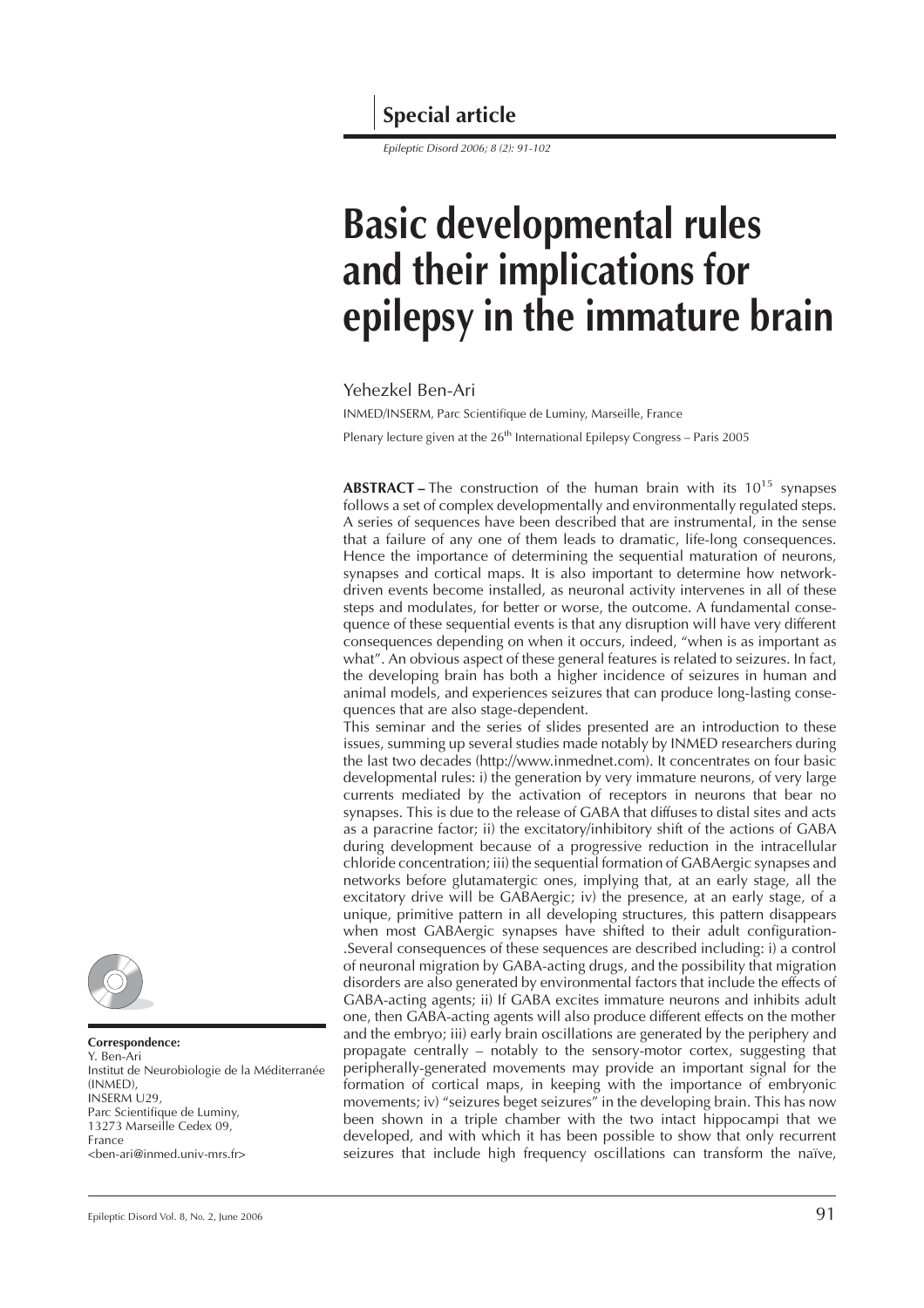contralateral hippocampus to an epileptic one that seizes spontaneously. Most interestingly, at an early developmental stage, when GABA excites many neurons and the density of glutamatergic synapses is not sufficiently high, purely glutamatergic seizures cannot lead to long-term consequences, the additional excitatory drive provided by GABAergic synapses is needed. In other words, at that stage, blocking GABA synapses generates seizures, as in adults, but these do not lead to long-term consequences. The mechanisms that underlie these differences is due to the need for high frequency oscillations (> 80 Hz or so), and these can only be generated when GABA synapses are operative in the developing brain: GABA receptor antagonists are ictogenic, but not epileptogenic.To facilitate teaching purposes the paper is published together with supplemental data (as a PowerPoint presentation included in the accompanying DVD), thus allowing an overview of important developmental steps and their implications.

[*Published with supplemental data on CD*]

**Key words:** neuronal migration, excitatory action of GABA, oscillation, seizure, antiepileptic drug, GABAergic interneuron

There is a paradox as far as epilepsy in the developing brain is concerned. The incidence of seizures is higher early in life and seizures lead to long- term deleterious sequel; yet immature neurons are less vulnerable than adult ones to a variety of insults including anoxo-ischemic episodes and seizures. In other words, seizures are more frequent - indicating that immature networks are endowed with a capacity for high excitability and synchronized events.

These observations lead to a number of conclusions. Firstly, seizures are more readily generated because one or more of the mechanisms that in adults prevent excessive activity, are not available. Secondly, seizures must produce their consequences by altering fundamental processes rather than "simply" causing neuronal lesions. This implies that understanding and treating neonatal and early seizures must incorporate a detailed analysis of the sequences of expression of the principal constituent of cortical networks in order to determine where the missing mechanisms are that fail to prevent seizure generation, and which sequence is affected by hyperactivity leading to permanent alterations of the normal sequence of events. To further complicate the issue, it is essential to take into account that the developing brain is not a small adult brain, but a unique machine with channels, molecules and mechanisms that are entirely or largely absent in adults. Thus, it is not possible to rely on mechanisms operating in adults to unravel the causes of the paradox summarized above. The central issue is to determine when during development, neuronal activity can alter developmental processes *(figure 1/DVD figure 2)*.

Studies performed mostly in Unit 29 of the French medical research council (INSERM) have unraveled several fundamental rules of brain development and have shown that these rules most likely underlie the unique properties of the developing brain as far as epileptogenesis is concerned. This work summarizes the salient features of these observations and, relying on pictures from actual experiments, shows how they explain the high incidence of seizures and their long lasting consequences on the developing brain. We shall divide the sequence into 3 steps:



**Figure 1.** Nature and Nurture in development & epilepsies.

migration, synapse formation, network construction (*figure 2/DVD figure 3)*.

To evaluate the impact of activity on brain maturation, we shall examine successively the role of the principal transmitters, GABA and glutamate, on essential developmental



**Figure 2.** Constructing a cortex.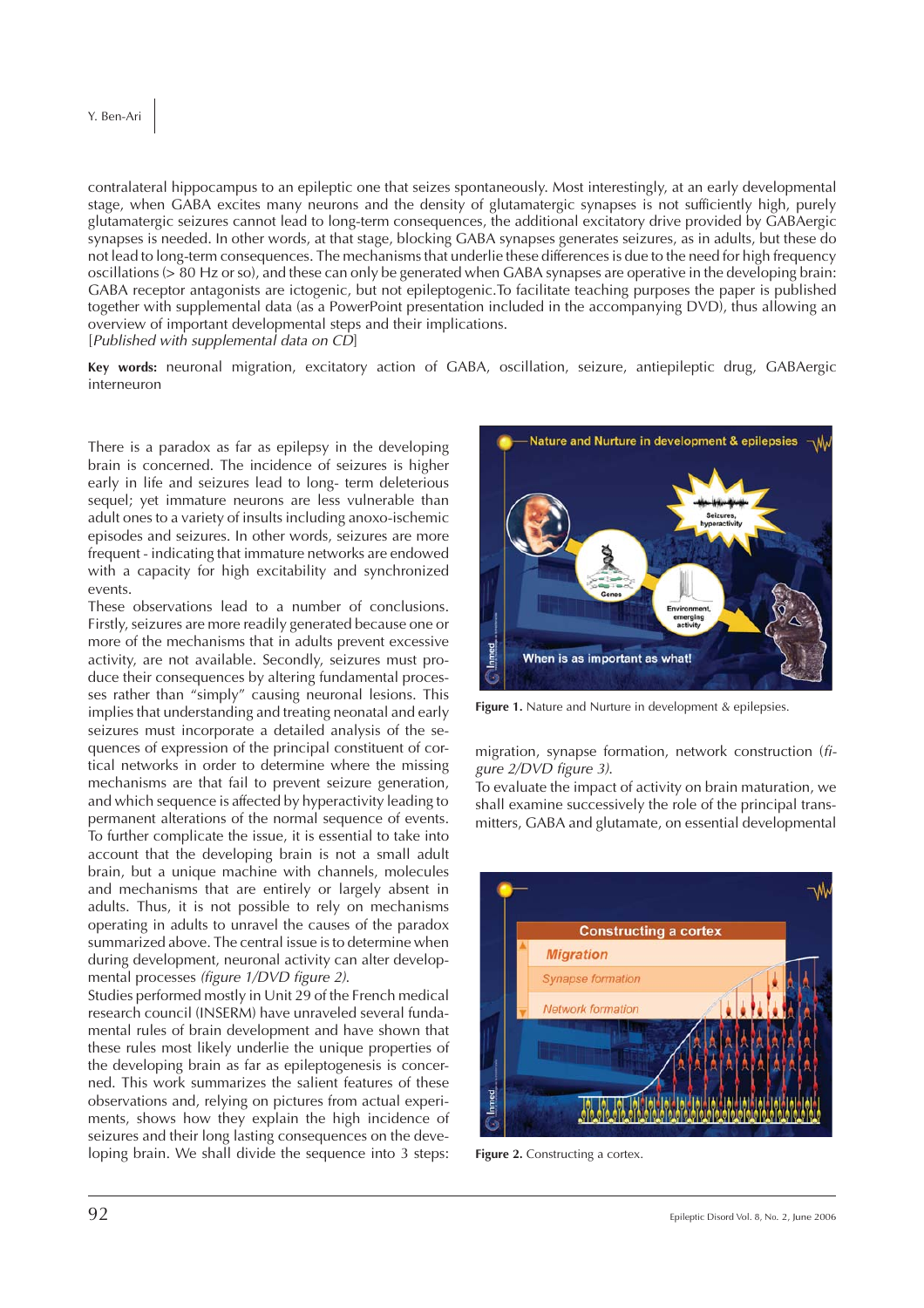

**Figure 3.** Receptors are formed before synapses. Demarque *et al*. *Neuron* 2004.

steps, and, in parallel, illustrate how this information impacts on neurological disorders. In the adult brain, glutamatergic neurons constitute the vast majority of neurons, and provide the main source of the excitatory drive. The dense networks of GABAergic interneurons that constitute 10-15% of the neurons on the other hand, provide the source of the inhibitory drive. In spite of this apparent imbalance, interneurons play a crucial role in the generation of behaviorally relevant patterns (Freund and Buszaki, 1996). Various types of interneurons control the fine discharge of the principal cells, and the patterns that networks will generate. In the absence of functional GA-BAergic neurons and synapses, cortical networks seize and do not generate behaviorally relevant patterns. Let us now examine whether they are operative at early stages and whether they control essential developmental processes.

#### **Neuronal migration**

In a wide range of systems, receptors develop before synapses and the obvious question is whether they exert an influence. In other words, does modulation by environmental factors, including neuronal activity, start with synapse formation or does it occur at an earlier stage when synapses are not yet operative?

If transmitters are released and act on immature neurons endowed with receptors but not functional synapses, they should generate a current by activating post-synaptic receptors. With this in mind, we therefore patch-clamp recorded immature neurons in which the conventional, fast synaptic responses cannot be generated and found that indeed, electrical stimuli evoked giant currents that are several order of magnitude larger than conventional synaptic currents (*figure 3; DVD figure 4-6)*. These currents are mediated by the activation of GABA- and glutamate NMDA-type receptors – but not AMPA receptors that are responsible for the majority of fast acting, ionotropic synapses in the adult brain. We also found that there is a tonic release of GABA and glutamate at an early stage, since a GABA receptor antagonist generates a tonic current indicating an ongoing release of GABA (Demarque *et al.*, 2002). The release mechanisms are unique in the sense that they do not depend on essential vesicular release proteins and factors including release proteins and machinery. They can even be generated in animals in which the release machinery has been knocked out. This *paracrinic* release of GABA acts on distal neurons to generate large currents prior to synapse formation. At a later stage, this system disappears and is replaced by the more conventional focal action of transmitters. Therefore, neurons communicate prior to synapse formation and there is a non-canonical release of transmitter that can act diffusely on distal sites (also see below).

#### **Transmitter release and neuronal migration**

Is transmitter release functional and does it alter migration? We tested the possible role of this paracrine release on migration *in vitro,* using an original preparation in which two hippocampal slices are cultivated next to each other: one of the slices was obtained from a GFP transgenic mouse *in* which all neurons are green, allowing us to follow visually their course and migration on the other, dark slice (*figure 4; DVD figure 7*; Manent *et al.* 2005. We found (*figure 5; DVD figure 8)* that blocking GABA receptors retarded neuronal migration considerably indicating that migration – an activity-dependent process (*DVD figure 6*; Komuro and Rakic) - is modulated by a non-focal, paracrinic action of transmitters, most notably GABA. These and other observations are in line with the extensive



**Figure 4.** Slice co-cultures to visualize migrating neuroblasts. Manent *et al*. *J Neurosci* 2005.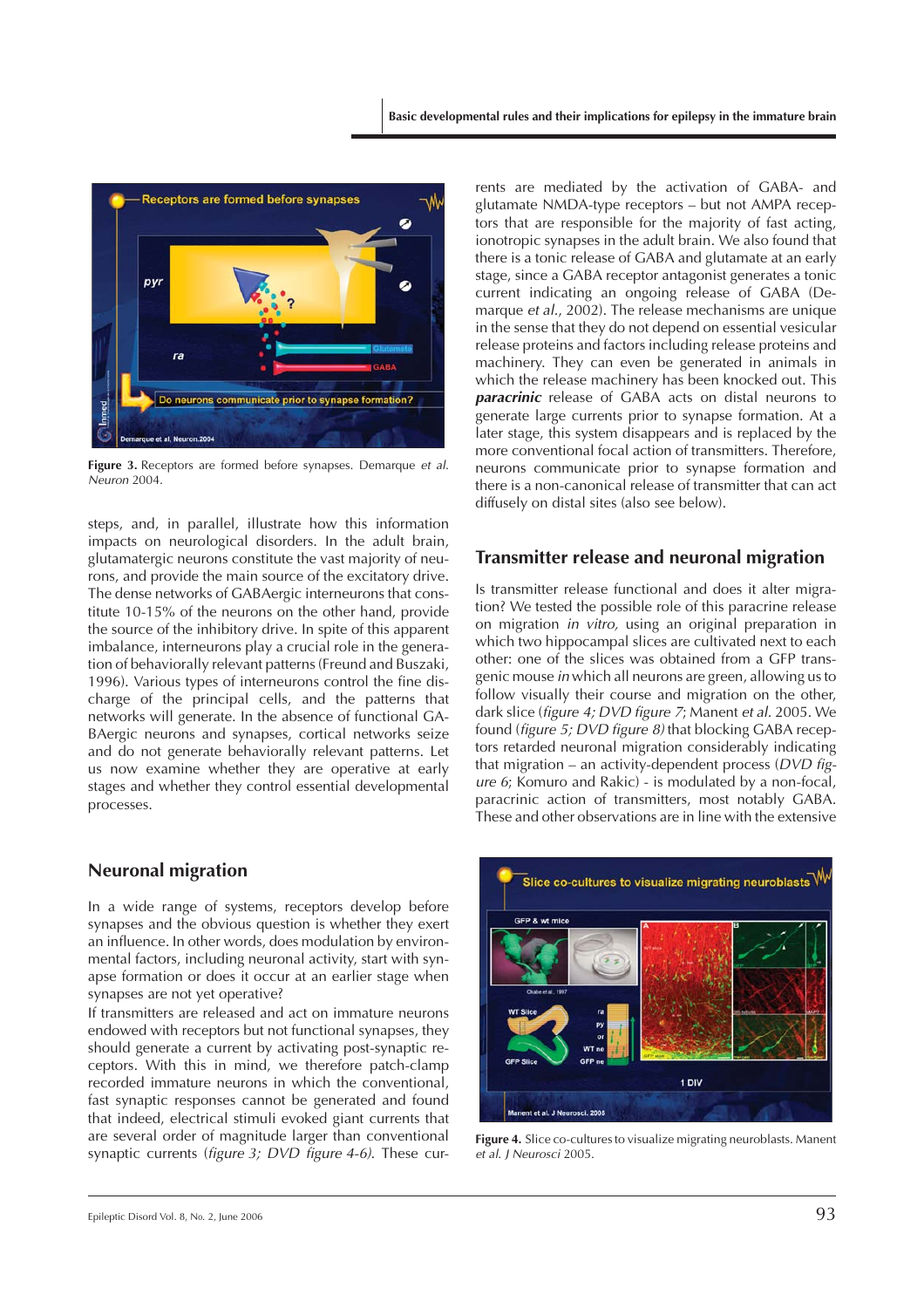

**Figure 5.** Blockade of GABA Rs retards migration. Manent *et al*. *J Neurosci* 2005.

**Clinical relevance: migration disorders!** 

**Figure 6.** Clinical relevance: migration disorders! Chevassus-Au-Louis *et al. PNAS* 2000.

evidence that GABA is a morphogenic agent that, at an early stage, modulates neuronal migration in addition to synapse formation, and neuronal growth and differentiation. Thus, transmitters, notably GABA, can modulate early developmental processes by means of actions on receptors that are, in essence, extra -synaptic (also see Owens *et al.* 1999, 2002; Represa and Ben-Ari 2005). Therefore, agents acting on GABA receptors can be expected to act on neurons that possess few or no synapses at all. This type of mechanism could be involved in the formation of heterotopic masses and other migration disorders such as those produced in pregnant rats leading to the formation of aberrant connections between the hippocampus and the neocortex (Chevassus-Au-Louis *et al.* 1998 and *figure 5; DVD figure 8*). At any rate, they draw our attention to the possible deleterious actions of drugs acting on GABA receptors, notably benzodiazepines or certain anti-epileptic agents. In keeping with this, preliminary observations suggest that some AEDs indeed affect migration (Manent *et al.* in preparation). These actions are of the utmost importance in view of the part played by migration disorders in human epilepsies. A variety of animal models of these disorders exist, some of them such as the one produced by *in utero* injection of an anti-mitotic agent MAM *(figure 5; DVD figure 8)*. Studies using this model show that the ectopic masses present in the hippocampus are, in fact, neocortical neurons that were trapped in the hippocampus because of the delayed migration. Patch recordings from both the "normal" target of these neurons and their host structure shows that they have connections both with the neocortex and the hippocampus, creating thus an aberrant bridge connecting, via one synapse, two brain structures that are not connected normally *(figure 6; DVD figure 9*; Chevassus-Au-Louis *et al.*, 1998). Seizures will readily propagate from the hippocampus to the cortex.

#### **Transmitter uptake systems and early seizures**

If transmitters act at this early stage, in a paracrinic manner, then the control of their concentration may play an important role. The concentration of GABA and glutamate in the extracellular space is controlled by a variety of transporters. We therefore tested the effects of blockers of the main transporters on neuronal activity at an early developmental stage E18 to P0 *(DVD figure 10)*. We found that GABA transporters are not active at birth – blockers of this transport do not alter currents generated by GABA. This will allow GABA to diffuse and act on distal sites *(DVD figure 11)*. In contrast, glutamate transporters are operative early on, indicating that the control of glutamate concentration is essential at this early stage to prevent possibly excitotoxic actions of glutamate *(DVD figure 12)*. In keeping with this, glutamate transporter blockade generates large oscillations in hippocampal and neocortical networks *(DVD figure 13)*, and *in vivo icv* injections of a glutamate receptor antagonist in pups generates recurrent seizures with suppression bursts that are reminiscent of the encephalopathies (Demarque *et al.* 2004). Thus, deficiencies in glutamate transport could mediate early, severe epilepsies.

### **Synapse formation**

The formation of synapses *(figure 7; DVD figure 14)* is an important step as it signals a more organized, topical mode of communication and the beginning of network formation with its generation of behaviorally relevant patterns. The two principal transmitter systems that operate are GABA and glutamate, acting on receptors permeable to anions, chloride in particular for the former, and cations,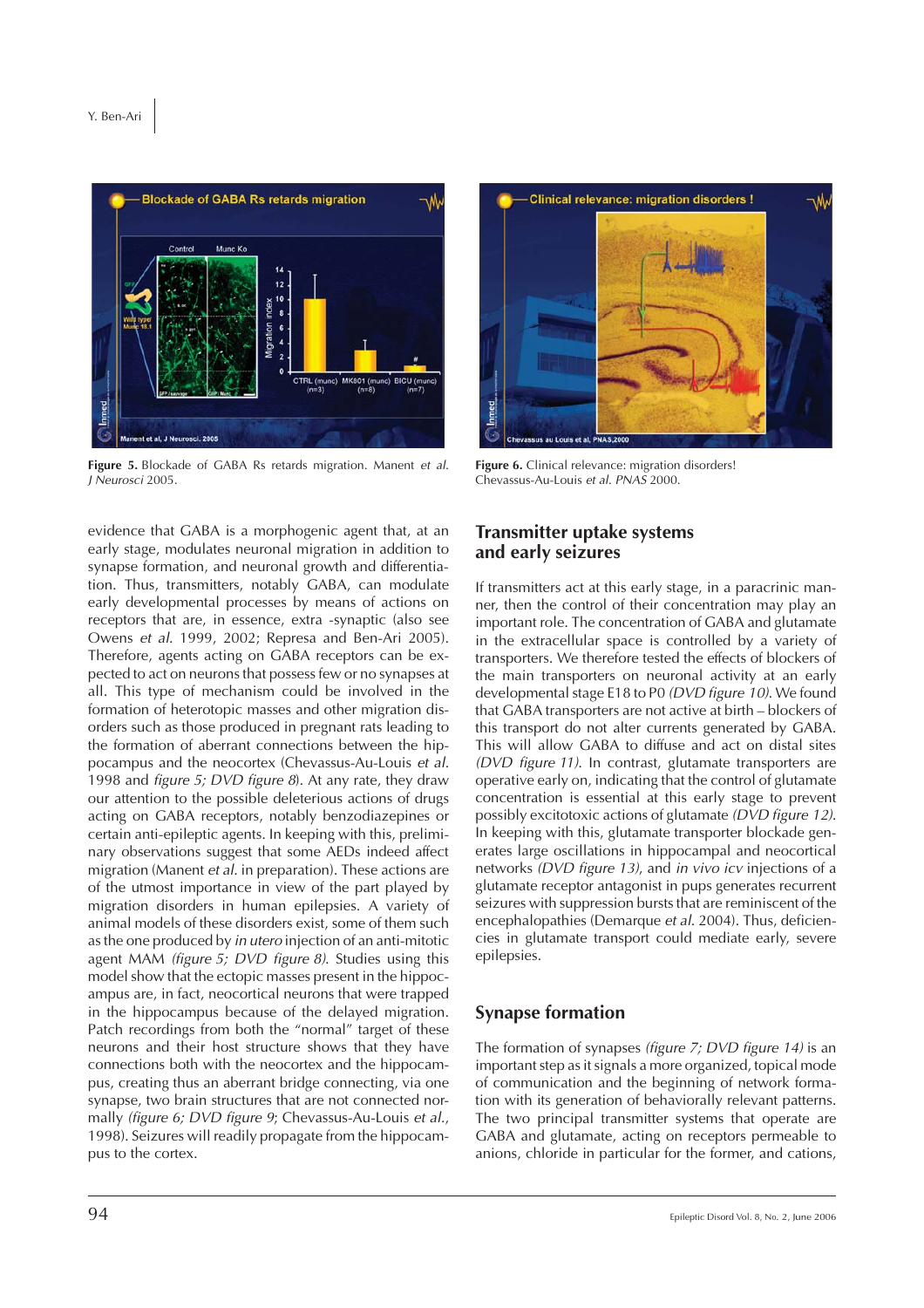

**Figure 7.** Constructing a cortex. C. Hammond, *Molecular and Cellular Neurobiology*, Elsevier.

sodium, potassium and calcium for the latter *(figure 8; DVD figure 15)*. Agents that augment the efficacy of GABAergic synapses are often anti-epileptics and anxiolytics; agents that increase the excitatory drive will induce hyperactivity and cell death *(DVD figure 16)*. This raises the issue of how an equilibrium between these transmitters is reached throughout development *(DVD figure 17)*. This also raises the question of how to develop cortical networks with functional activity at all stages – promote neuronal development and synapse formation yet preserve stability and prevent over excitation that will be excitotoxic, or dominant GABAergic inhibition that will retard developmental functions that are modulated by the increased intracellular calcium that results from the activation of glutamate synapses *(DVD figure 17)*?

In 1989, **three basic developmental rules** *(figure 9; DVD figure 18)* for the maturation of GABA and glutamate



**Figure 8.** Inhibition and Excitation.



Figure 9. Three rules preserved throughout evolution! Ben-Ari *et al. J Physiol*, 1989

systems were unraveled. These present a possible solution to this issue:

i) *GABAergic synapses precede glutamate synapses* (*figure 10*; *DVD figure 19*; Ben-Ari 2002; Tyzio *et al.* 1999). In the developing hippocampus, interneurons do not develop hand-in-hand with the pyramidal neurons: GABAergic interneurons and synapses mature first and are operative at a stage when the principal cells are silent (Ben-Ari *et al.* 2004). Interneurons divide prior to the glutamatergic neurons, extend their axons and dendrites prior to the principal cells, establish functional synapses before principal neurons and can generate patterns when principal neurons are essentially inert. We patch-clamp recorded a large sample of CA1 pyramidal neurons at birth and reconstructed them after identifying their PSCs. We found three populations of neurons, silent ones with no PSCs that have few or no dendrites, bigger neurons with



**Figure 10.** First Rule: GABA synapses are formed first. Khazipov *et al. J Neurosci* 2001; Tyzio *et al. J Neurosci* 1999.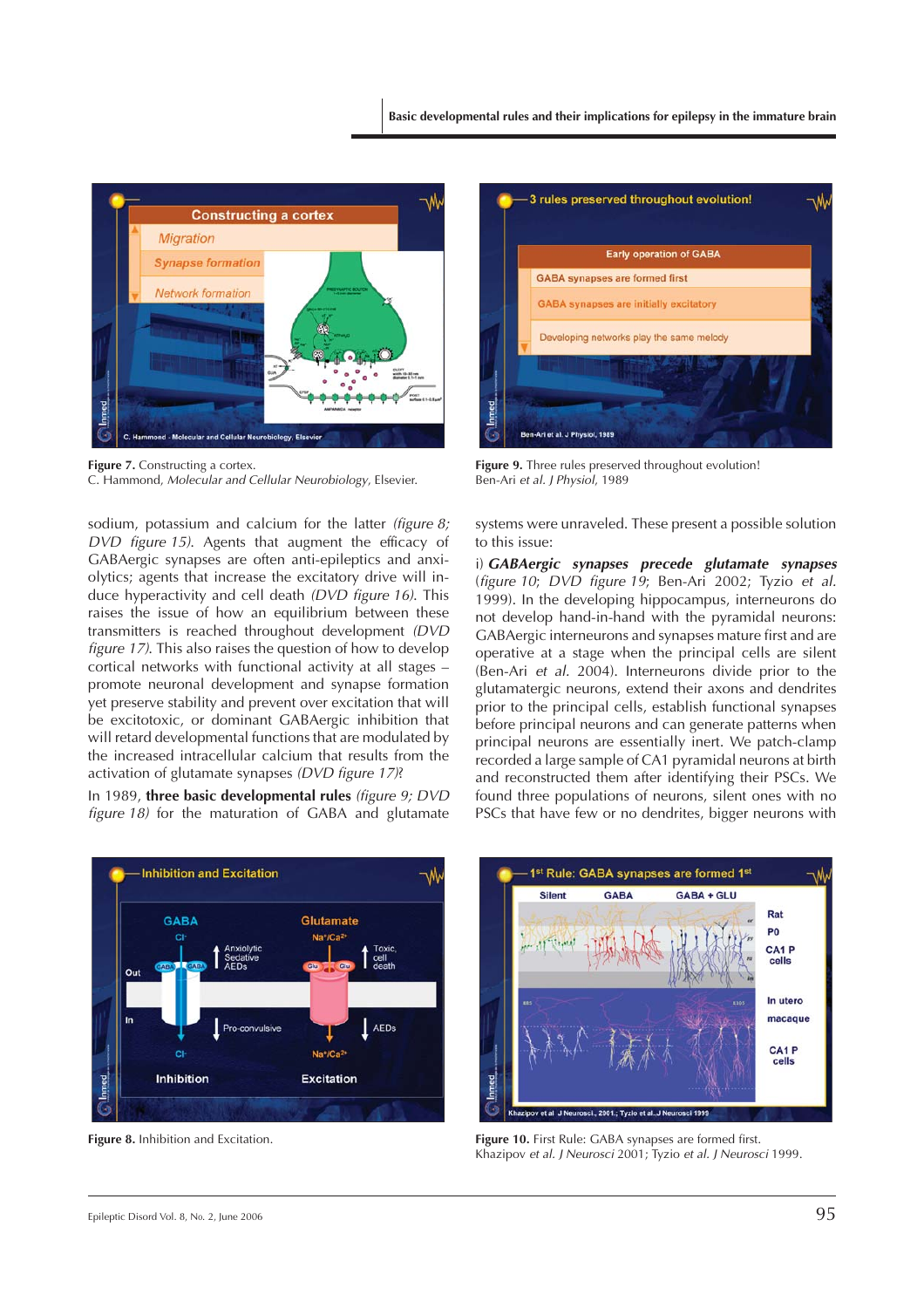GABA but no glutamate synapses have a small, apical dendrite, neurons with both GABA and glutamate PSCs have a large, apical dendrite that reaches, for the first time, the distal lacunosum moleculare and a basal dendrite. Therefore, the first synapses are established on the apical dendrites and are GABAergic, neurons must reach the distal *lacunosum moleculare* to have functional glutamate synapses. Since the axons are there already, the critical factor is the degree of maturation of the post-synaptic target: GABAergic synapses are established when axons meet their post-synaptic target, but glutamatergic synapses will not be formed unless the target is more developed. This sequential expression of GABA and glutamate synapses has been confirmed in a wide range of species including primate neurons *in utero* (*figure 10; DVD figure 19*; Tyzio *et al.*, see below,). We patch-clamped CA1 pyramidal neurons in slices obtained from macaque embryos delivered by caesarean section from mid-gestation to two weeks before full-term, and found an earlier formation of GABAergic synapses on pyramidal neurons with a small, apical dendrite and both GABA and glutamate synapses on neurons with extended apical dendrites and basal dendrites. There were no neurons with functional glutamate but no glutamate synapses confirming the earlier formation of GABAergic synapses.

#### ii) *GABA inhibits adult neurons but excites immature ones (figure 11*; *DVD figure 20)*

This is due to a higher concentration of intracellular chloride in immature neurons, which leads to an efflux of chloride when GABA receptors are activated (Ben-Ari *et al.* 1989, Tyzio *et al.* 2003). These gradients have been observed in all species and brain structures studied, indicating that they have been retained throughout evolution (Gao and van den Pol 2001, Owens *et al.* 1999, 2002, Hubner *et al.* 2001). They are also observed in primate

neurons *in utero,* and are thus valid for human fetuses and preterm babies (Khazipov *et al.* 2001). The consequence is that when GABA receptors are activated there is an efflux of chloride instead of the usual influx, and a depolarization that will generate action potentials, remove the voltage-dependent magnesium block from NMDA channels leading to an influx of calcium (Ben-Ari *et al.* 1997). This early action of GABA reverses subsequently, with the delayed activation of a chloride co-transporter that exports chloride from the inside to the outside and install the adult concentration of chloride (*figure 12; DVD figure 21*; Rivera *et al.*, 1999). We have suggested elsewhere that this sequence provides a solution to the problem of how to equilibrate, at all developmental stages, excitation and inhibition during brain maturation (*DVD figure 22* and Ben-Ari 2002). Indeed, as the excitatory drive provided by GABAergic synapses is not toxic - as the E rev of GABA is always closer to the resting membrane potential than glutamate (E 50-60 mV as compared to 0 mV). This is also facilitated by the shunting actions of GABAergic synapses that inhibit overexcitation. Thus, GABA will provide a sufficient degree of excitatory drive to raise intracellular calcium via the activation of NMDA channels or voltagedependent calcium channels, and thus to modulate developmental processes without danger. Also, the longer kinetics of GABAergic as compared to glutamate AMPA receptor-mediated PSCs enables an accumulation of synaptic current in neurons that possess but few synapses. Therefore, during early stages, when the glutamatergic drive is limited, GABA "does the job", exciting neurons and raising intracellular calcium. When the density of glutamatergic synapses is sufficient and a strong inhibition is required to prevent seizure generation, GABA assumes its adult actions following the expression of a transporter that will reduce the intracellular concentration of chloride. This model provides a rational solution to the issue



Figure 11. Second Rule: More Chloride inside immature neurons! Ben-Ari *et al. J Physiol* 1989.



**Figure 12.** Higher [Cl<sup>-</sup>]<sub>i</sub>: a question of pumps & transporters.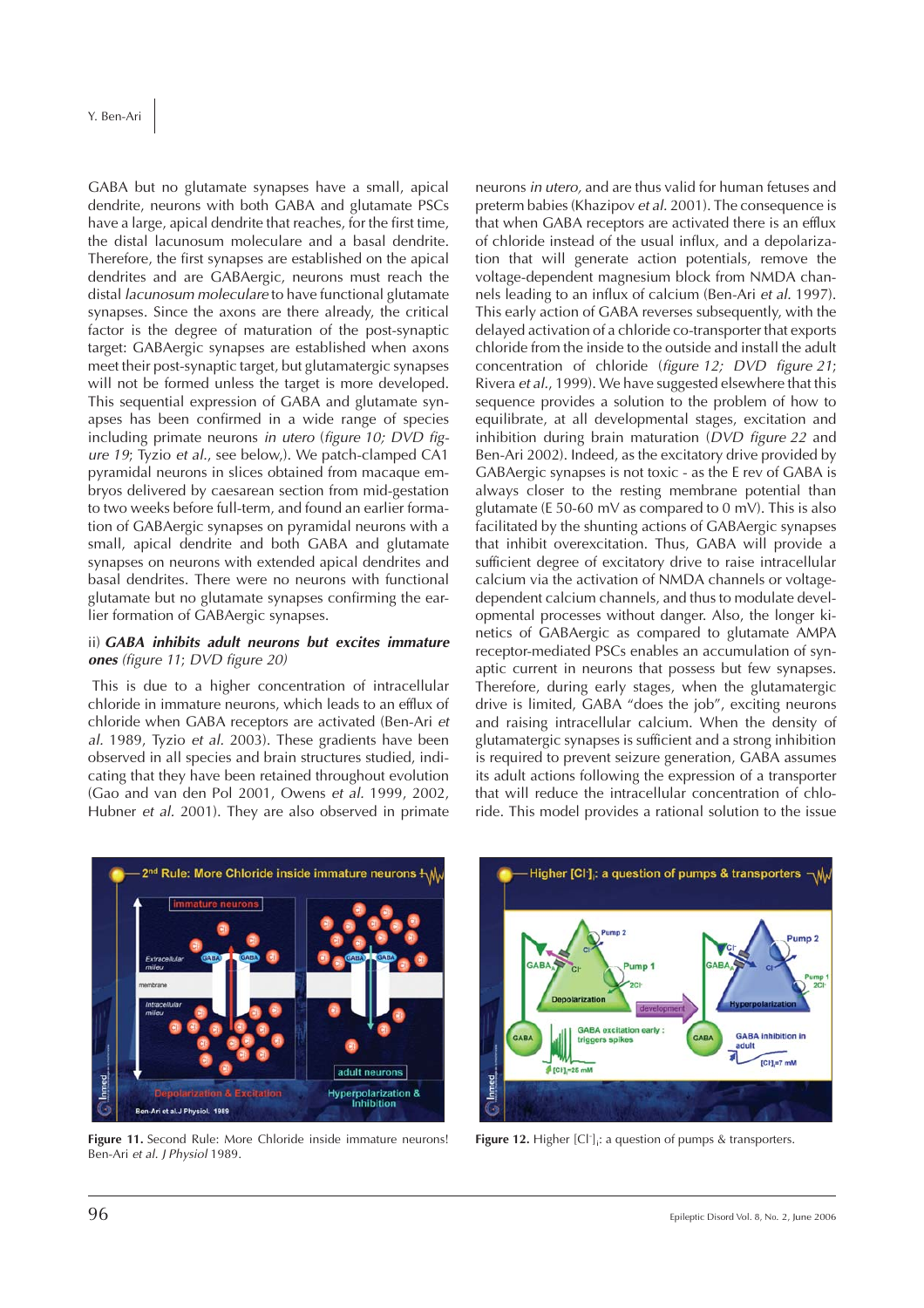raised above (*DVD figure 22*, Ben-Ari 2002). If GABAergic synapses are formed first, GABAergic interneurons should also develop at an early stage. In the developing hippocampus, interneurons do not develop hand-in-hand with the pyramidal neurons: GABAergic interneurons and synapses mature first and are operative at a stage when the principal cells are silent (Hennou *et al.* 2002, Ben-Ari *et al.* 2004). Interneurons divide prior to glutamatergic neurons, extend their axons and dendrites prior to the principal cells, establish functional synapses before principal neurons and can generate patterns when principal neurons are essentially inert. Most interestingly, the rules for establishing functional GABA or glutamate synapses between an axon and its dendritic target are not identical: GABA synapses are established once the contact is established, whereas glutamate synapses can only be formed when the target neuron has reached a certain degree of maturation. Therefore, in spite of a rather long journey – interneurons are not generated in the close vicinity of the principal neurons, but in the distal ganglionic eminence – interneurons must, for some reason, be at work at an early stage. In parallel studies, we found that already *in utero*, patterns generated exclusively by interneurons can be recorded (Ben-Ari *et al.*, 2004).

#### iii) *Developing networks speak only one language (figures 13, 14; DVD figures 23-24)*

We discovered some time ago that the developing hippocampal network has a single pattern – which we referred to as giant depolarising potentials (GDPs) (Ben-Ari *et al.* 1989; Ben-Ari 2001). This pattern is characterised by recurrent bursts with large, polysynaptic currents mediated by GABA and glutamate receptors. Subsequent studies revealed that a similar pattern is present in all developing networks, in all species including the developing primate hippocampus *in utero*. GDPs provide almost all the activity as long as GABAergic synapses are excitatory. The shift from excitatory to inhibitory GABA signals the





Figure 14. A primitive pattern in all developing structures! Ben-Ari *et al*. *J Physiol* 1989; Khazipov *et al. J Physiol* 1997.

end of GDPs and the expression of more adult patterns; it is at that stage that a network is sufficiently complex that it can generate behaviorally relevant patterns. GDPs are generated by the combined action of excitatory GABA synapses and large NMDA receptor-mediated synaptic currents. The latter are of particularly long duration in the immature brain consequent to the presence of a subunit of NMDA receptors that confer to neurons very long kinetics. The synergistic action of GABA and NMDA receptors is the core of this pattern, the small depolarization produced by GABA is sufficient to remove the blockade from NMDA receptors and generates the long, poly-synaptic currents notably *via* the activation of an excitatory recurrent loop – the activation of interneurons leading, in return, to an enhancement of the excitation on principal cells and the generation of large synaptic currents. GDPs have now been recorded by a plethora of techniques – including cell-attached and whole cell recordings, as well as field and surface recordings – and preparations including slices and also cultures and *in vivo*. In the intact hippocampus *in vitro* – a preparation developed in the laboratory that has major advantages in comparison to slices – GDPs can be generated by a wide range of sites but they propagate along the developmental gradient – from rostral to caudal sites – indicating a developmental activity gradient (Khalilov *et al.* 1997, 2003). GDPs can be considered as a type of a primitive pattern with little information content that exists to signal activity in developing connections and to promote synapse formation and possibly provide early signals for the construction of operating functional units on the basis of neurons that fire together, wire together". A general developmental curve depicting the maturation sequences in primate hippocampal neurons is shown in *figure 15 (DVD figure 25)*. This figure, that provides the most complete curve available today, is a series of mea-**Figure 13.** Three rules preserved throughout evolution! sures (Boltzmann equations to depict the temporal matu-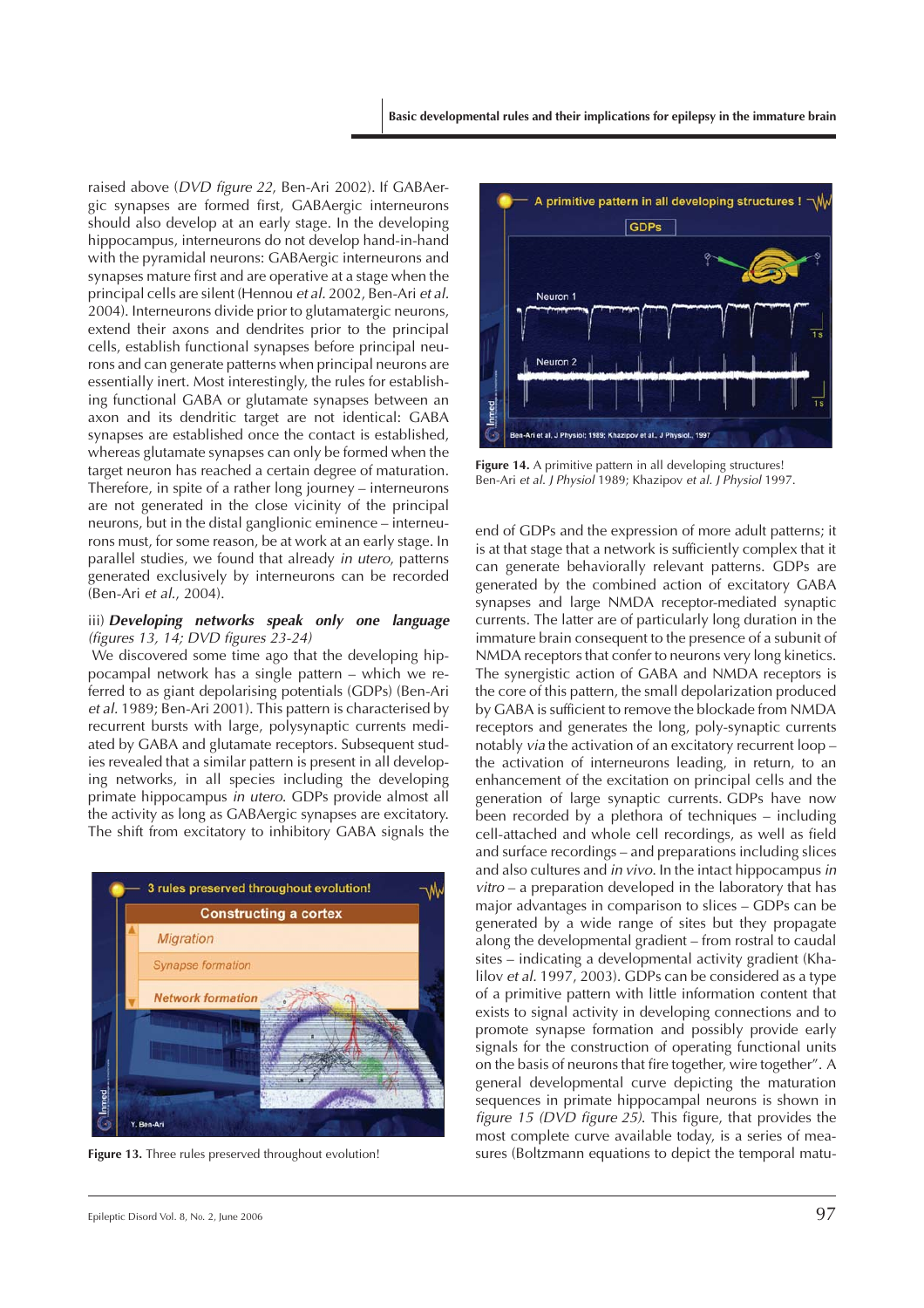



ration of the various functions). Thus, proliferation (taken from the literature) is followed by axon (first) and dendritic extension (then, expressed in  $\mu$ m per day) and spine acquisition. Pyramidal neurons of CA1 have no spines at mid-gestation, but as many as 7000 glutamate synapses a few weeks before delivery. The earlier formation of GABA synapses is described quantitatively in the last curve. GDPs disappear when the density of glutamate synapses is sufficient to generate more complex, behaviorally relevant patterns and GABA assumes its adult actions. An obvious consequence of this early expression of functional GABAergic synapses is that GABA-mimetic agents and anti-epileptic drugs will exert a particularly strong action on the activity-dependent formation of the network (Represa and Ben-Ari 2005). The obvious implications of these gradients are that drugs targeted to a given molecular species will have complex. unexpected actions: they will exert no action on some neurons endowed with different molecular species and act only on that proportion of neurons that have shifted to adult types of molecular species. In addition, the gradient of heterogeneity will depend notably on the species: animals that have an extended period of brain development – such as monkeys and humans– will offer a picture of heterogeneity for an extended period of time thus allowing extrinsic factors to exert a stronger influence than animals in which this period is restricted to a few days.

#### **Implications of these rules**

There are several implications and consequences of these rules *(figure 16; DVD figure 26)*.

#### **Early activity may participate in the formation of cortical maps**

Recordings in chronically implanted pups revealed the presence of sharp waves and tails that are reminiscent of



Figure 16. Implications of these rules.

GDPs (*figures 17, 18; DVD figures 27-28*; Leinekugel *et al.* 2002; Khazipov *et al.* 2004). These patterns are generated by GABA and glutamatergic synaptic currents as revealed by whole cell recordings in non-anaesthetized, restrained pups. Most importantly, when these events are recorded in both the periphery and the cortical centre – the sensori-motor cortex – the spindles in the periphery precedes those in the center. Lesions of the spinal cord reveal a large reduction of spontaneous spindles suggesting that the peripherally-generated spindles are the generators of those in the cortical sites. These and other similar observations are in line with the concepts that developing circuits in the periphery and centres communicate *via* a single pattern and that peripheral structures can provide a strong source of modulation of the centres. In a wider perspective, these studies raise the possibility that the programming of the construction of central corti-



Figure 17. Spindles in the developing cortex. Leinekugel *et al. Science* 2003 ; Khazipov *et al. Nature* 2004.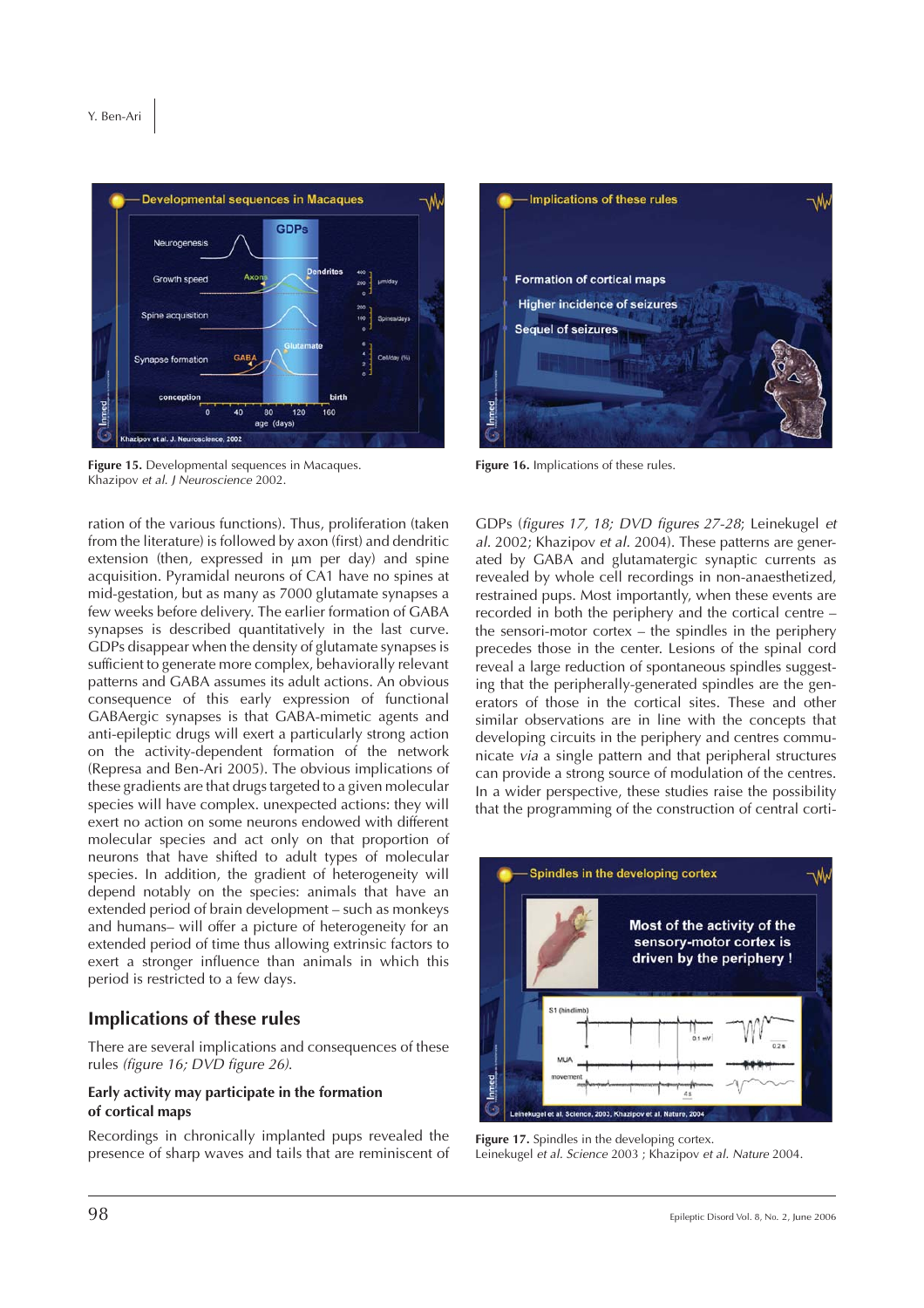

Figure 18. Pattern oscillators: from spinal cord to centre.

cal organization, including cortical maps and other functional entities, are controlled or at least modulated by peripheral activity. In view of this, a unified pattern of activity in developing structures is perfectly able to contribute to the wiring of distant structures. The alterations produced by aberrant activities such as seizures would produce their deleterious sequelae merely by interrupting these patterns rather than by more specific informationcontaining signals.

#### **Impact on early seizures**

Immature brains have a higher incidence of seizures early on. This is, at least in part, due to the late maturation of a potent inhibitory GABAergic system and the early excitatory actions (*figure 19; DVD figure 29*; Holmes and Ben-Ari 1998). The peak seizure generation in the developing hippocampus (bottom curve) is attained when GABAergic excitation shifts to a dominant inhibition around P 10), glutamate excitatory drive steadily increases, and the im-



**Figure 19.** Incidence on ictogenesis. Khazipov *et al*, 2003.



**Figure 20.** A novel preparation: interconnected intact hippocampi *in vitro*. Khalilov *et al. Neuron* 1997; Khazipov *et al. J Neurophysiol* 1999.

portance of GDPs declines, being replaced by more sophisticated patterns that require a relatively elaborated network to function. In keeping with this, seizures are readily generated around the last trimester in primate hippocampal neurons *in utero (DVD figure 30)*.

#### **Seizures can lead to long lasting consequences**

*In vivo* studies have documented extensively the possible long-term actions of seizures at an early stage. As shown earlier, seizures such as those produced by administration of kainic acid during the first week of post-natal life are not associated with brain damage (Tremblay *et al.*, 1984). Various convulsive agents lead to long-lasting consequences including persistent changes in neuronal excitability (*DVD figure 31*; Villeneuve *et al.* 2000). One way of mediating these long term actions could be a reduction in the seizure threshold after an episode of severe seizures; In other words, in this model, "seizures would beget seizures" as first suggested by Gower in the early nineties. This concept has however never received direct confirmation. We recently developed a unique preparation in which this property can be tested readily *in vitro* (*figure 20; DVD figure 32*; Khalilov *et al.* 1997, 2003).

The preparation consists of a triple chamber that can accommodate the two intact hippocampi and their connecting commissure in three independent compartments. It is possible to apply a convulsive agent to one hippocampus and allow a given number of seizures to propagate to the other hippocampus. We can then block the connections reversibly and determine whether the hippocampus has been transformed by seizures. We found that a series of brief seizures generated by the kainate in one hippocampus generated seizures that propagated to the other site leading to a transformation of the naive hippocampus to an epileptic one that generates spontaneous and evoked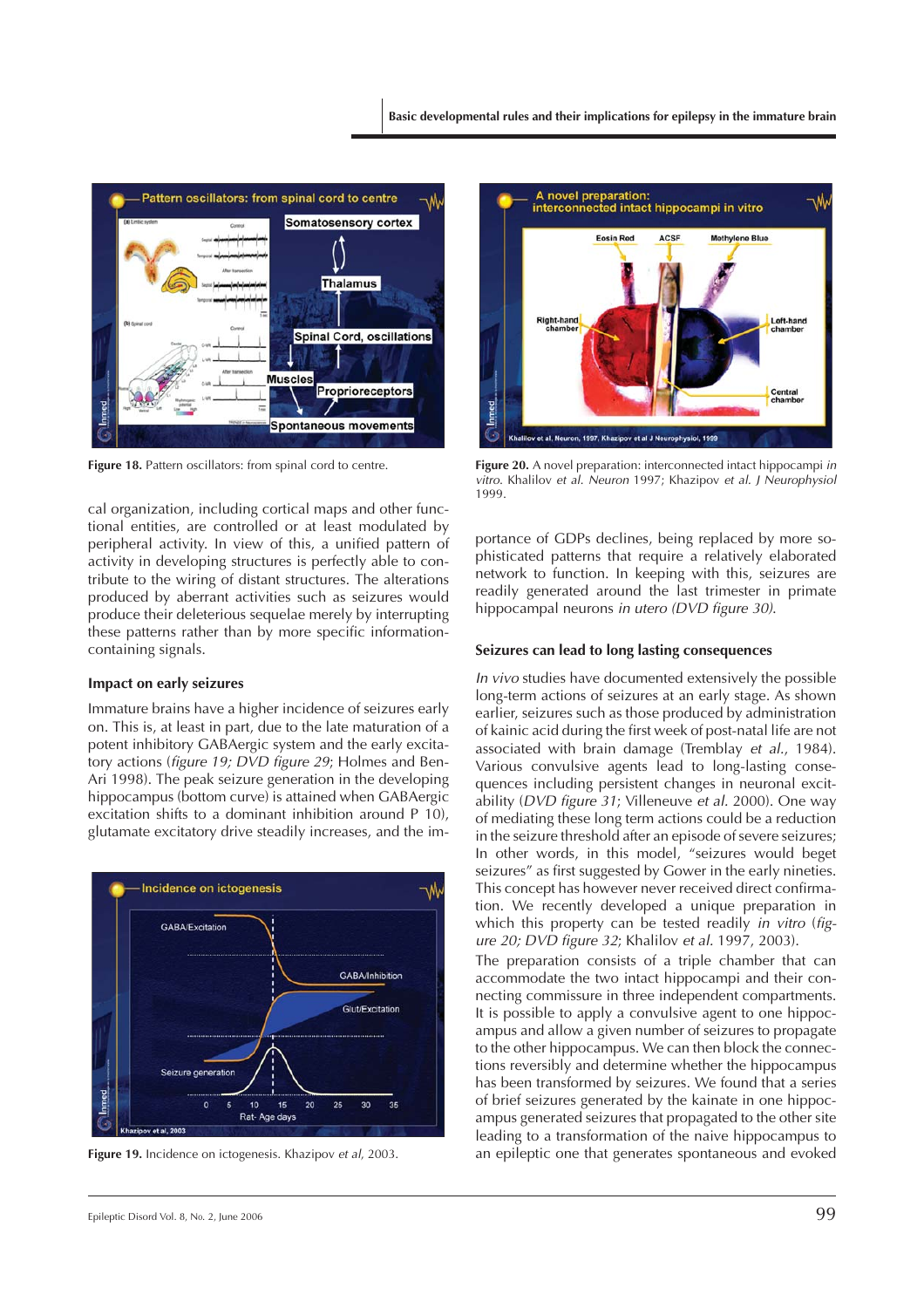seizures *(figure 21; DVD figures 33-35)*. A number of recurrent seizures are required for this effect- five to 10. Most interestingly, the epileptogenic mirror focus is truly epileptic as even 48 hours later, it generates spontaneous ictal events, and when slices are prepared from the intact hippocampus, it generates high frequency ictal events: this is to the best of my knowledge, the only example of an ictal event generated in hippocampal slices. In contrast to interictal events that are readily generated in slices – including human slices obtained after resections from epileptic patients- ictal events are not generated.

We therefore used this preparation both to determine what the minimal requirements for the transformation to take place are - what the mechanisms of induction are - and what the mechanisms mediating the expression of the property are? Examining the pattern of oscillations in the propagated seizures, we observed that very high frequency events are present –80 to 120 Hz or more in the kainite-treated hippocampus *(DVD figure 36)*. Initially, the seizures that propagate to the other side generate only low frequency events. After the propagation of several, high frequency events from the other side, the naïve hippocampus also becomes progressively capable of generating high frequency events and this signals that the naïve hippocampus has become epileptogenic *(DVD figure 36)*. If high frequency oscillations are required for "seizures to beget seizures", then conditions that prevent the generation of these oscillations should also prevent the formation of a mirror focus. We found that blocking either GABA or NMDA receptors by applications of selective antagonists exclusively in the naïve side, the seizures still propagate from the other side, but they do not contain high frequency events *(DVD figure 37)*. Applications of kainate to one hemisphere that generate high frequency events in the treated but not the naïve side, fail to transform the naïve side to an epileptic one. In other words, functional

GABAergic receptors are required for "seizures to beget seizures". Without these high frequency events, seizures are not epileptogenic, and most likely will not induce long-term consequences on target structures. Interestingly, blocking GABA receptors in the kainite-treated side also led to a blockade of the long-term effect locally: the kainite-treated side had no high frequency oscillations and did not generate seizures after repeated applications; the other side that did not receive kainate but which was stimulated by low frequency recurrent seizures coming from the treated side, did generate high frequency oscillations and became epileptic (Khalilov *et al.* 2005). Low frequency seizures can generate high frequency events in the contralateral side provided that GABA and NMDA receptors are operative there. This transformation of a naïve hippocampus to an epileptic one is thus analogous to a form of long-term plasticity – an alteration of synaptic plasticity, the activation by high frequency currents of GABA receptors leading to the activation of NMDA receptors, and this synergistic action leads to the increased synaptic efficacy.

Interestingly, patching neurons from the epileptic hippocampus, we found that GABA again excites neurons: the seizures induced a long-term transformation of the inhibitory actions of GABA to excitatory, most likely because of a loss of the capacity to remove and regulate chloride *via* co-transporters *(figure 22; DVD figure 38)*. To some extent, epileptogenesis recapitulates ontogenesis (*DVD figure 39*, Khalilov *et al.* 2005, Cohen *et al.* 2002), and seizures re-induce a return to immature neurons with an excitatory GABA – except that now with the high density of glutamate synapses, seizures will be generated. Therefore, the expression of the epileptogenic properties is, in fact, due to a persistent accumulation of chloride, the seizures producing a loss in the efficacy of neurons to remove the excess chloride produced during the seizures.





**Figure 21.** Formation of an epileptogenic mirror focus. **Figure 22.** Chloride shifts during maturation and after seizures. Ben-Ari *et al. J Physiol* 1989 ; Khalilov *et al.*, *Nature Neurosccience*, 2003.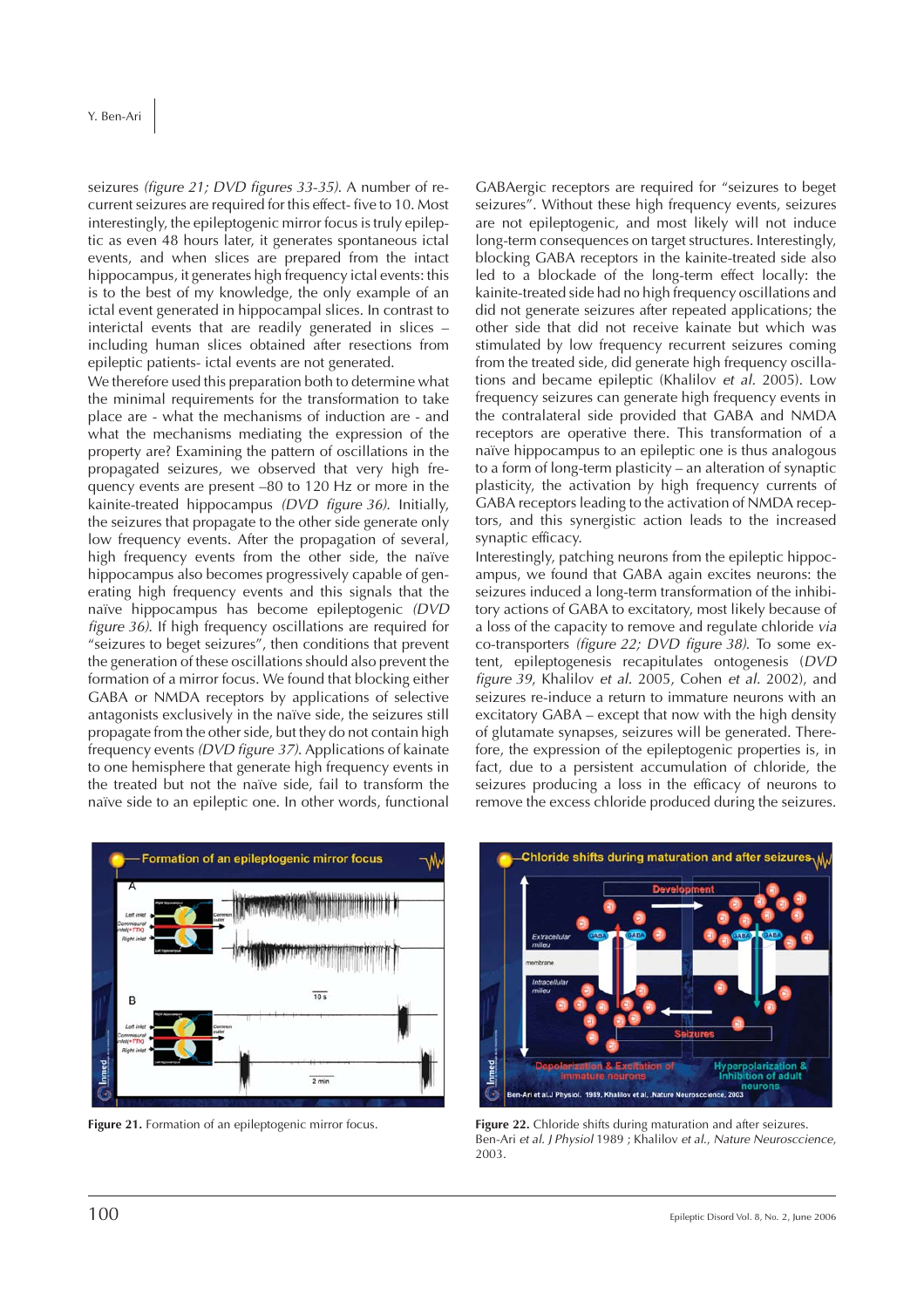This loss of efficacy of the transporters may be more readily triggered by high frequency oscillations.

**In conclusion**, these observations suggest (*DVD figure 40*) that seizures are not necessarily epileptogenic – they can occur recurrently, without sequelae, if they do not include high frequency oscillations that require both operative GABA and NMDA receptors. The most likely explanation for this requirement is that the excitatory drive provided by GABA is required at this stage as the density of glutamate synapses may not suffice: a small but decisive activation of excitatory GABA, activates NMDA receptors by removing the voltage-dependent magnesium blockade leading to a large calcium influx, and a sequence of events that leads to a permanent consequence. This observation suggests that it may be possible to evaluate the epileptogenic capacity of seizures in children by evaluating their intrinsic, dominating, oscillatory frequencies.

GABA is both a pioneer and an essential actor in early development. It is operative first; it excites neurons at a time when neurons have few synapses, and it has a paracrine action on immature neurons, modulating neuronal migration. Then it acts in coordination with NMDA receptors stimulating developing networks intervening in the construction of cortical networks and exerting a wide range of trophic actions. Clearly, because of this plethora of actions and its unique properties, this transmitter is able to act very differently according to the conditions. It seems ideally suited to the job of regulating the complex functional sequences involved in brain development. And last but not least, GABA is greatly involved in early seizures, both in their induction and in their long-lasting consequences: seizures do not transform a naïve network to one that seizes unless GABA synapses are operative. Clearly, the effects of GABA-acting drugs on developing brains must be re-evaluated in the light of this information.  $\Box$ 

#### **References**

Ben-Ari Y. Excitatory actions of GABA during development: the nature of the nurture. *Nat Rev Neurosci* 2002; 3: 728-39.

Ben-Ari Y, Cherubini E, Corradetti R, Gaiarsa JL. Giant synaptic potentials in immature rat CA3 hippocampal neurones. *J Physiol* 1989; 416: 303-25.

Ben-Ari Y, Khalilov I, Represa A, *et al.* Interneurons set the tune of developing networks. *Trends Neurosci* 2004; 27: 422-7.

Ben-Ari Y, Khazipov R, Caillard O, *et al.* GABAA, NMDA and AMPA receptors: a developmentally regulated "ménage à trois". *Trends Neurosci* 1997; 20: 523-9.

Ben-Ari Y. Developing networks play a similar melody. *Trends Neurosci* 2001; 24: 353-60.

Chevassus-Au-Louis N, Congar P, Represa A, Ben-Ari Y, Gaiarsa JL. Neuronal migration disorders: heterotopic neocortical neurons in CA1 provide a bridge between the hippocampus and the neocortex. *Proc Natl Acad Sci USA* 1998; 95: 10263-8. Cohen I, Navarro V, Clemenceau S, *et al.* On the origin of interictal activity in human temporal lobe epilepsy *in vitro*. *Science* 2002; 298: 1418-21.

Demarque M, Represa A, Becq H, *et al.* Paracrine intercellular communication by a Ca2+- and SNARE-independent release of GABA and glutamate prior to synapse formation. *Neuron* 2002; 36: 1051-61.

Demarque M, Villeneuve N, Manent JB, Becq H, Represa A, Ben-Ari Y, Aniksztejn L, *et al.* Glutamate transporters prevent the generation of seizures in the developing rat neocortex. *J Neurosci* 2004; 24: 3289-94.

Freund T, Buszaki G. Interneurons of the hippocampus. *Hippocampus* 1996; 6: 347-470.

Gao XB, van den Pol AN. GABA, not glutamate, a primary transmitter driving action potentials in developing hypothalamic neurons. *J Neurophysiol* 2001; 85: 425-34.

Hennou S, Khalilov I, Diabira D, Ben-Ari Y, Gozlan H. Early sequential formation of functional GABA(A) and glutamatergic synapses on CA1 interneurons of the rat foetal hippocampus. *Eur J Neurosci* 2002; 16: 197-208.

Holmes GL, Ben-Ari Y. Seizures in the developing brain: perhaps not so benign after all. *Neuron* 1998; 21: 1231-4.

Hubner CA, Stein V, Hermans-Borgmeyer I, *et al.* Disruption of KCC2 reveals an essential role of K-CI transport already in early synaptic inhibition. *Neuron* 2001; 30: 515-24.

Khalilov I, Esclapez M, Medina I, *et al.* A novel *in vitro* preparation: the intact hippocampal formation. *Neuron* 1997; 19: 743-9.

Khalilov I, Holmes GL, Ben-Ari Y. *In vitro* formation of a secondary epiletogenic mirror focus by interhippocampal propagation of seizures. *Nat Neurosci* 2003; 6: 1079-85.

Khalilov I, Le Van Quyen M, Gozlan H, Ben-Ari Y. Epileptogenic actions of GABA and fast oscillations in the developing hippocampus. *Neuron* 2005; 48: 787-96.

Khazipov R, Esclapez M, Caillard O, *et al.* Early development of neuronal activity in the primate hippocampus*in utero*. *J Neurosci* 2001; 21: 9770-81.

Khazipov R, Sirota A, Leinekugel X, *et al.* Early motor activity drives spindle bursts in the developing somatosensory cortex. *Nature* 2004; 432: 758-61.

Leinekugel X, Khazipov R, Cannon R, *et al.* Correlated bursts of activity in the neonatal hippocampus *in vivo*. *Science* 2002; 296: 2049-52.

Manent JB, Demarque M, Jorquera I, Pellegrino C, Ben-Ari Y, Aniksztejn L, Represa A. A noncanonical release of GABA and glutamate modulates neuronal migration. *J Neurosci* 2005; 25: 4755-65.

Owens DF, Kriegstein AR. Is there more to GABA than synaptic inhibition? *Nat Rev Neurosci* 2002; 3: 715-27.

Owens DF, Liu X, Kriegstein AR. Changing properties of GABA(A) receptor-mediated signaling during early neocortical development. *J Neurophysiol* 1999; 82: 570-83.

Represa A, Ben-Ari Y. Trophic actions of GABA in neuronal development. *Trends Neurosci* 2005; 28: 278-83.

Rivera C, Voipio J, Payne JA, *et al.* The k+/Cl- co-transporter KCC2 renders GABA hyperpolarizing during neuronal maturation. *Nature* 1999; 397: 251-5.

Epileptic Disord Vol. 8, No. 2, June 2006  $101$